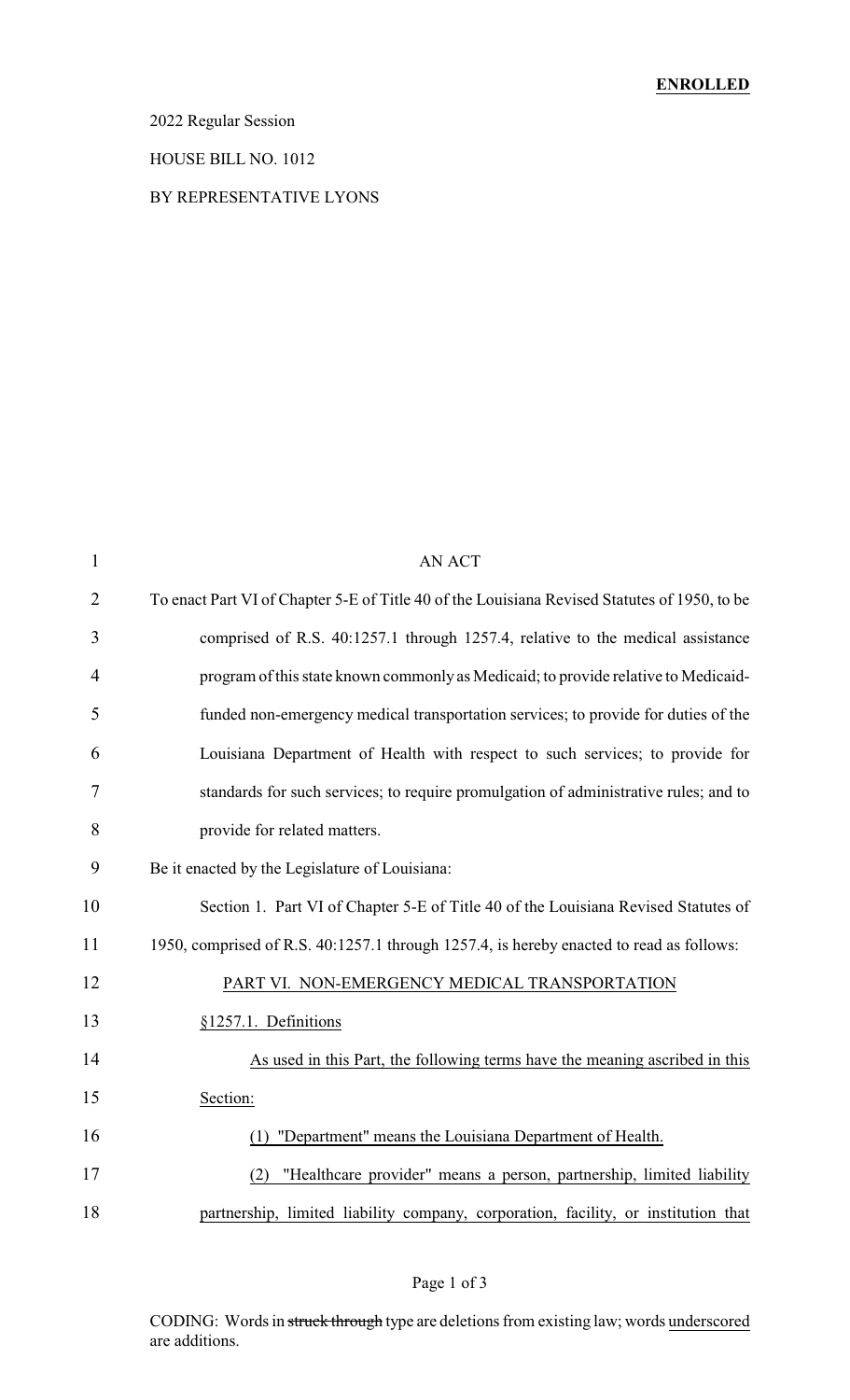| 1              | provides healthcare or professional services to individuals enrolled in the Medicaid  |
|----------------|---------------------------------------------------------------------------------------|
| $\overline{2}$ | program.                                                                              |
| 3              | (3) "Medicaid" means the medical assistance program provided for in Title             |
| 4              | XIX of the Social Security Act.                                                       |
| 5              | "Non-emergency medical transportation" and "NEMT"<br>(4)<br>mean                      |
| 6              | transportation provided to a Medicaid beneficiary to or from a medically necessary    |
| 7              | Medicaid-covered service. The term shall not include any non-emergency or other       |
| 8              | type of transportation by ambulance.                                                  |
| 9              | §1257.2. Non-emergency medical transportation services                                |
| 10             | A. The Medicaid program of this state shall include non-emergency medical             |
| 11             | transportation services, referred to hereafter in this Part as "NEMT services". The   |
| 12             | purpose of NEMT services shall be to provide non-emergency medical transportation     |
| 13             | to a Medicaid beneficiary after all other reasonable means of free transportation for |
| 14             | that person have been explored and found to be unavailable. The Medicaid              |
| 15             | beneficiary or his representative shall confirm that the beneficiary has no other     |
| 16             | means of transportation.                                                              |
| 17             | B. Non-emergency medical transportation to or from a pharmacy, a nursing              |
| 18             | facility, hospice care, or an appointment for Special Supplemental Nutrition Program  |
| 19             | for Women, Infants, and Children services at an office of public health location is   |
| 20             | prohibited.                                                                           |
| 21             | §1257.3. Standards for services; prohibition                                          |
| 22             | No healthcare provider shall contract with or hire a transportation company           |
| 23             | to provide NEMT services if that company does not meet local, city, and state         |
| 24             | requirements to provide non-emergency medical transportation as defined in this Part  |
| 25             | and in administrative rules of the department.                                        |